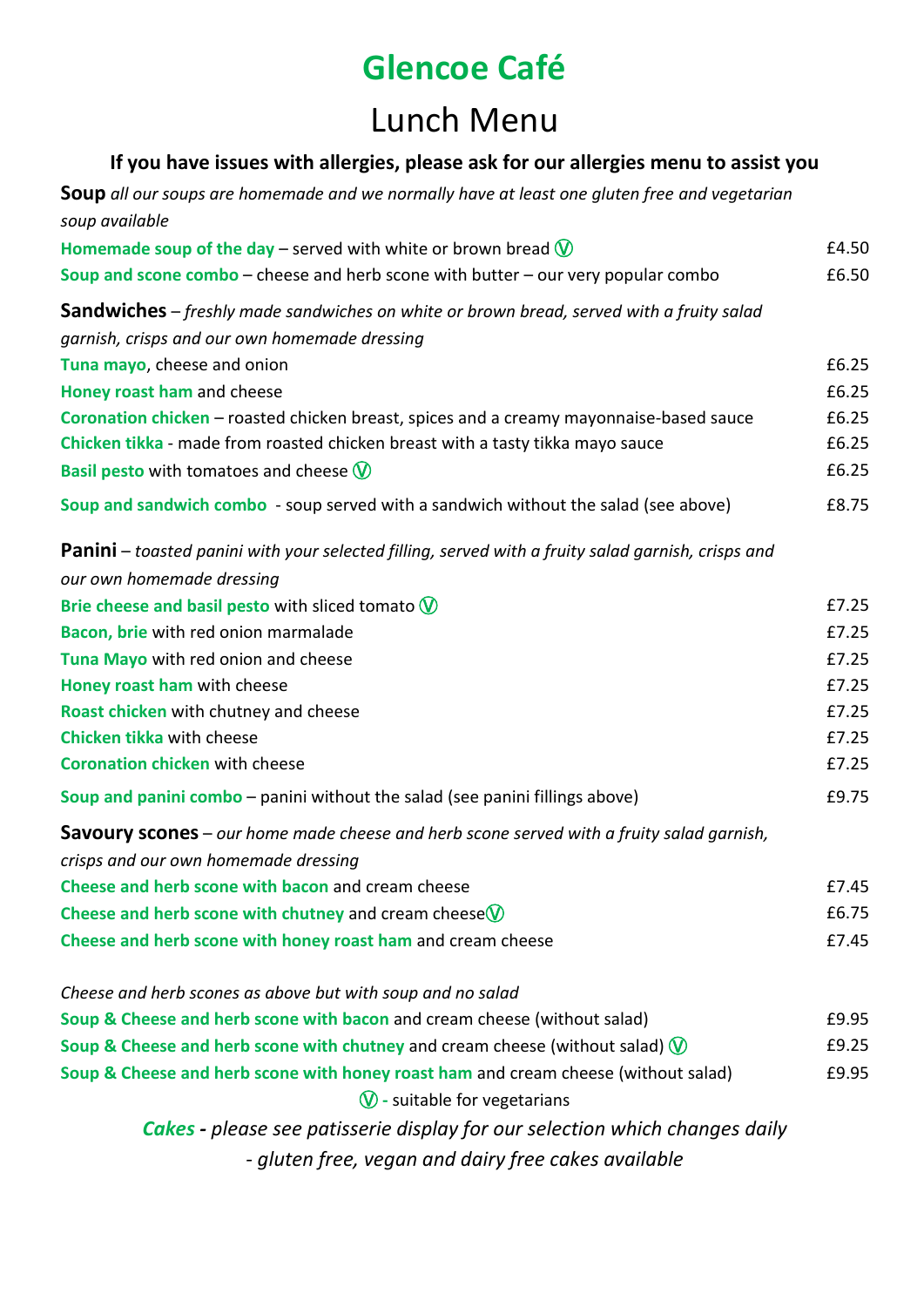## Lunch Menu

### **If you have issues with allergies, please ask for our allergies menu to assist you**

| <b>Hot filled rolls</b>                                                             |        |
|-------------------------------------------------------------------------------------|--------|
| <b>Bacon roll</b>                                                                   | £3.10  |
| Link sausage on a roll                                                              | £3.10  |
| Vegetarian sausage on a roll                                                        | £3.10  |
| BLT - bacon, lettuce, tomato, mayo on a roll                                        | £4.50  |
| <b>BLTC</b> – a BLT with roasted chicken breast on a roll                           | £5.50  |
| Beef burger - served on a roll with red onion marmalade, lettuce, tomato and cheese | £8.00  |
| Beef burger and bacon $-$ as burger above with bacon                                | £8.95  |
| Soup and roll with bacon OR link sausage OR vegetarian sausage                      | £7.10  |
| Soup and BLT combo                                                                  | £8.50  |
| Soup and BLTC combo                                                                 | £9.50  |
| Soup and beef burger combo                                                          | £12.00 |
| Soup and beef burger and bacon combo                                                | £12.95 |

#### **Baked potatoes** – *served with a generous filling, a fruity salad garnish, crisps and our own*

#### *homemade dressing*

|  | v.<br>٠<br>۰. |
|--|---------------|
|--|---------------|

| Butter $\mathbb{O}$                                   | £6.25  |
|-------------------------------------------------------|--------|
| Cheese $\mathbb{W}$                                   | £7.25  |
| Beans $\mathbb{W}$                                    | £7.25  |
| Tuna mayonnaise                                       | £7.25  |
| Cheese and baked beans $\mathbf{\mathbf{\mathbb{W}}}$ | £7.95  |
| Philadelphia soft cheese $\mathbf W$                  | £7.95  |
| Chicken tikka                                         | £7.95  |
| Coronation chicken                                    | £7.95  |
| Soup and baked potato combo (without the salad) with  |        |
| Butter $\mathbf{\hat{W}}$                             | £8.75  |
| Cheddar cheese $\mathsf{\textcircled{V}}$             | £9.75  |
| Beans $\mathbf{\hat{W}}$                              | £9.75  |
| Tuna mayonnaise                                       | £9.75  |
| Cheese and baked beans $\mathsf{\textcircled{V}}$     | £10.45 |
|                                                       |        |

Philadelphia soft cheese  $\sqrt{}$  **E10.45** Chicken tikka £10.45 Coronation chicken **E10.45 For the kids**

**Soup** with bread and butter(small portion) **EXALL EXALL EXALL EXALL EXALL EXALL EXALL EXALL EXALL EXALL EXALL EXALL** Half sandwich with grapes and crisps (Tuna or Ham or Cheese  $\mathbb{Q}$ ) **EXACLE 18 FOLL EXACLE 18 FOLL EXACLE** E3.10 **Cheesy beans and toast**  $\mathbb{Q}$  **E3.45 Soup and sandwich** – small soup portion and half sandwich **EXALL SOUP** 2008 25.10

Ⓥ **-** suitable for vegetarians

*Cakes - please see patisserie display for our selection which changes daily - gluten free, vegan and dairy free cakes available*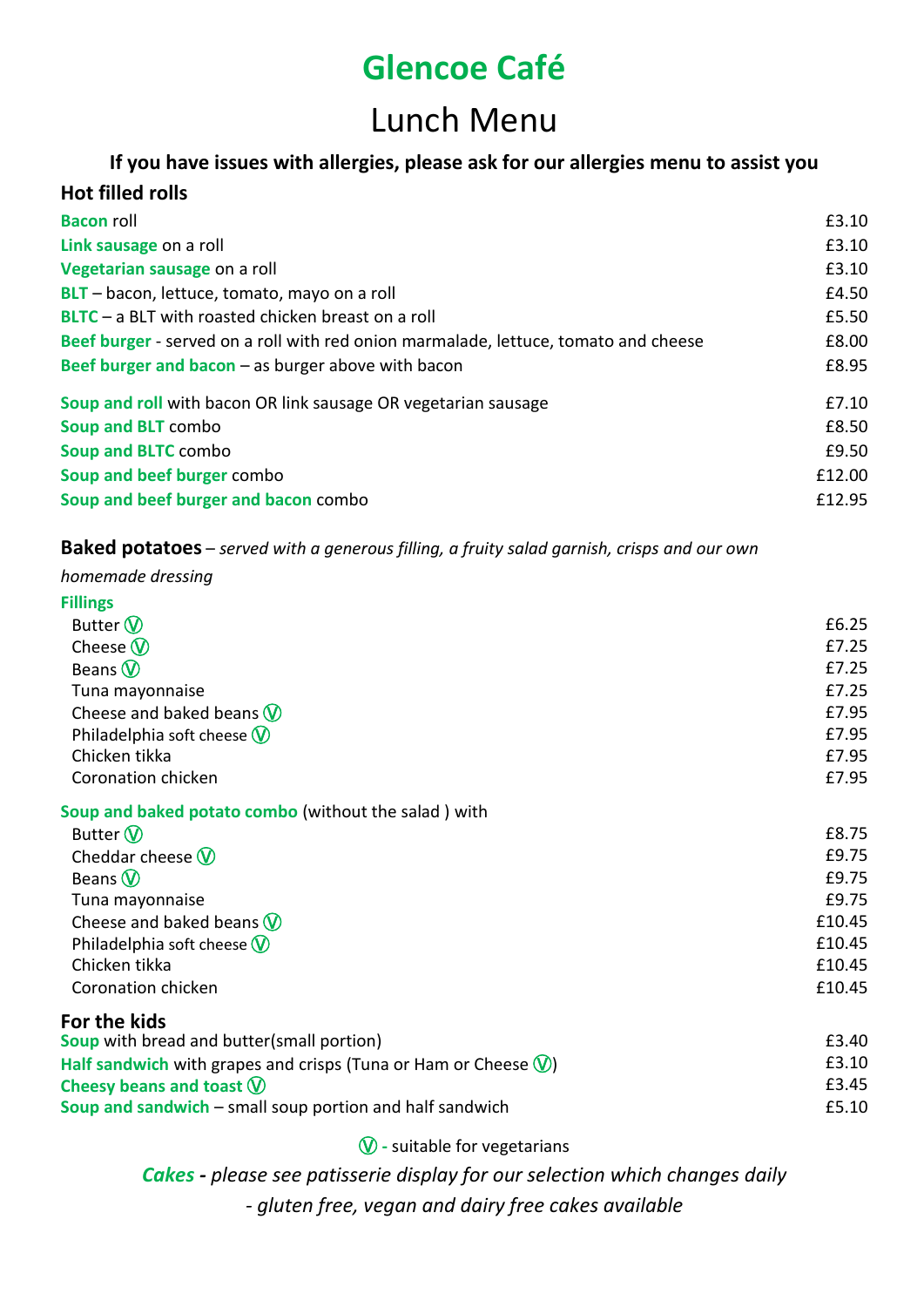## Drinks Menu

| <b>Freshly ground coffee (roasted in Scotland)</b>                                          | Regular | Large  |
|---------------------------------------------------------------------------------------------|---------|--------|
| Latte                                                                                       |         | £3.00  |
| Cappuccino                                                                                  | £2.75   | £3.00  |
| Americano                                                                                   | £2.50   | £2.85  |
| Mocha                                                                                       |         | £3.30  |
|                                                                                             | Single  | Double |
|                                                                                             | Shot    | Shot   |
| <b>Flat white</b>                                                                           | £2.60   | £2.90  |
| Espresso                                                                                    | £2.25   | £2.75  |
| Espresso Macchiato                                                                          | £2.50   |        |
| Extra shot of coffee                                                                        | £0.60   |        |
| Flavoured coffee syrups (vanilla, hazelnut, mint,                                           | £0.60   |        |
| caramel, cinnamon)                                                                          |         |        |
| Milk alternatives and decaffeinated coffee available                                        |         |        |
|                                                                                             |         |        |
| <b>Hot chocolate</b>                                                                        |         |        |
| Hot chocolate                                                                               |         | £3.00  |
| Mint hot chocolate                                                                          |         | £3.60  |
| Luxury hot chocolate - whipped cream, mallows, chocolate flakes                             |         | £3.75  |
|                                                                                             |         |        |
| <b>Chilled Drinks</b><br>Fizzy juice can - coke, diet coke, irn bru, diet irn bru, lemonade |         | £1.75  |
|                                                                                             |         | £1.90  |
| San Pellegrino - sparkling lemon or orange                                                  |         |        |
| <b>Elderflower presse</b>                                                                   |         | £2.40  |
| Appletiser                                                                                  |         | £2.25  |
| Ginger beer                                                                                 |         | £2.40  |
| Glass or carton of apple or orange juice                                                    |         | £1.50  |
| Glass of milk                                                                               |         | £1.50  |
| Still or sparkling water                                                                    |         | £1.80  |